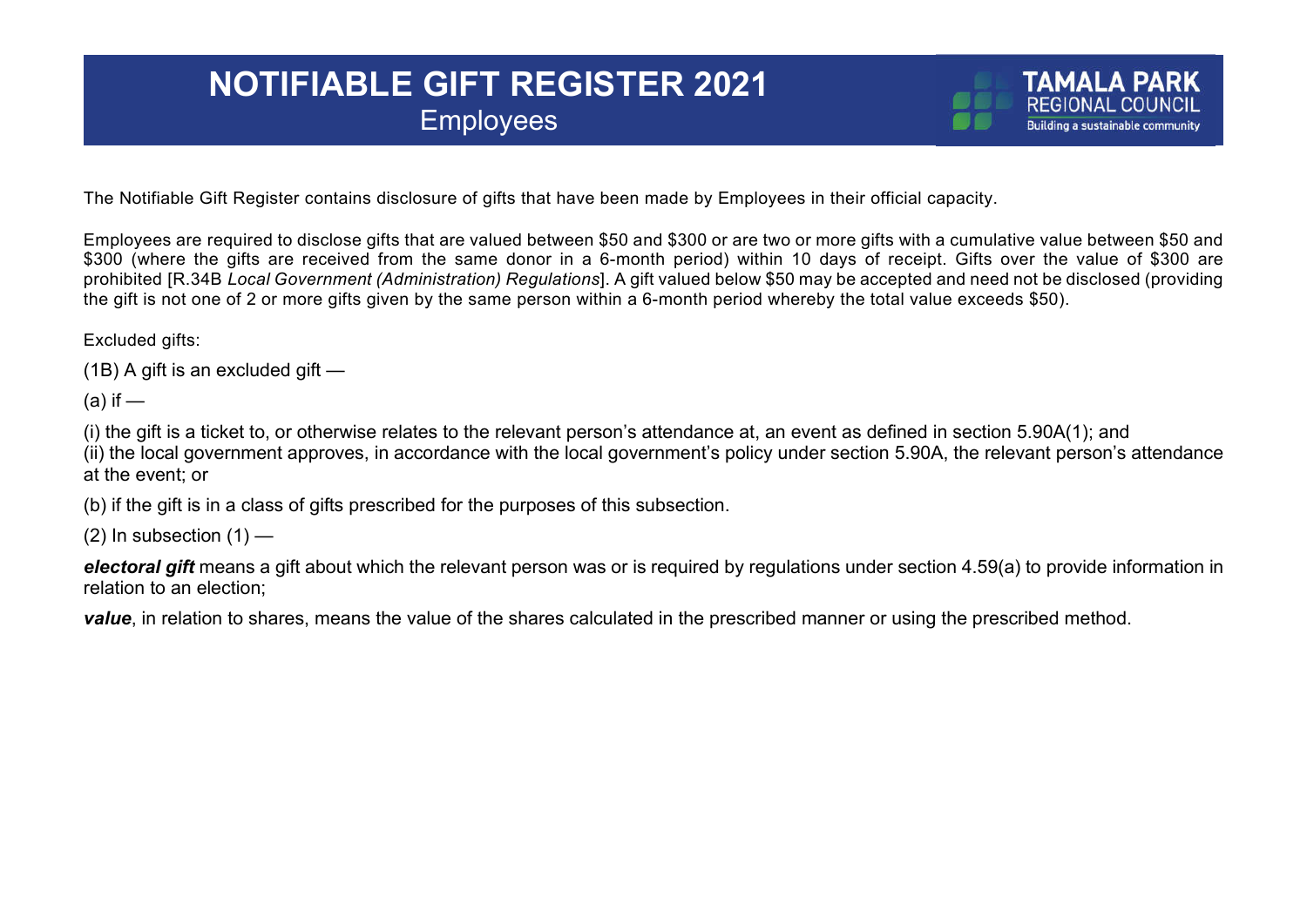## **NOTIFIABLE GIFT REGISTER 2021 Employees**

ØŌ

| Name /<br>Position of<br>person<br>making<br>disclosure    | <b>Description</b><br>of gift                                                                                                                                  | Name and address<br>of person who<br>made gift       | Date gift was<br>received | <b>Estimated</b><br>value of gift at<br>time is was<br>made | Nature of<br>relationship<br>between person<br>who made gift<br>and person who<br>received gift | For gift that is<br>travel<br>contribution;<br>description and<br>date of travel | For an excluded gift<br>under s5.62(1B)(a)(ii) -<br>the date of approval<br>and the reason for the<br>approval |
|------------------------------------------------------------|----------------------------------------------------------------------------------------------------------------------------------------------------------------|------------------------------------------------------|---------------------------|-------------------------------------------------------------|-------------------------------------------------------------------------------------------------|----------------------------------------------------------------------------------|----------------------------------------------------------------------------------------------------------------|
| Simon<br>O'Sullivan;<br>Manager<br>Project<br>Coordination | City of<br>Wanneroo<br>Golf Day -<br>14/10/2021<br>Round of<br>golf, golf cart,<br>refreshments,<br>snacks, t-<br>shirt, hat,<br>drink bottle, 3<br>golf balls | Michael Brunton -<br><b>RJV Vincent</b>              | 14/09/2021                | \$100.00                                                    | Contractor to<br><b>TPRC</b>                                                                    | N/A                                                                              | N/A                                                                                                            |
| Simon<br>O'Sullivan;<br>Manager<br>Project<br>Coordination | $Lunch -$<br>Melbourne<br><b>Cup Event</b><br>2/11/2021                                                                                                        | Carl Buckley -<br><b>Satterley Property</b><br>Group | 21/10/2021                | \$80.00                                                     | Contractor to<br><b>TPRC</b>                                                                    | N/A                                                                              | N/A                                                                                                            |
| Simon<br>O'Sullivan;<br>Manager<br>Project<br>Coordination | $Lunch -$<br>15/12/2021                                                                                                                                        | Nathan Butson -<br>Cossill & Webley                  | 17/11/2021                | \$80.00                                                     | Contractor to<br><b>TPRC</b>                                                                    | N/A                                                                              | N/A                                                                                                            |